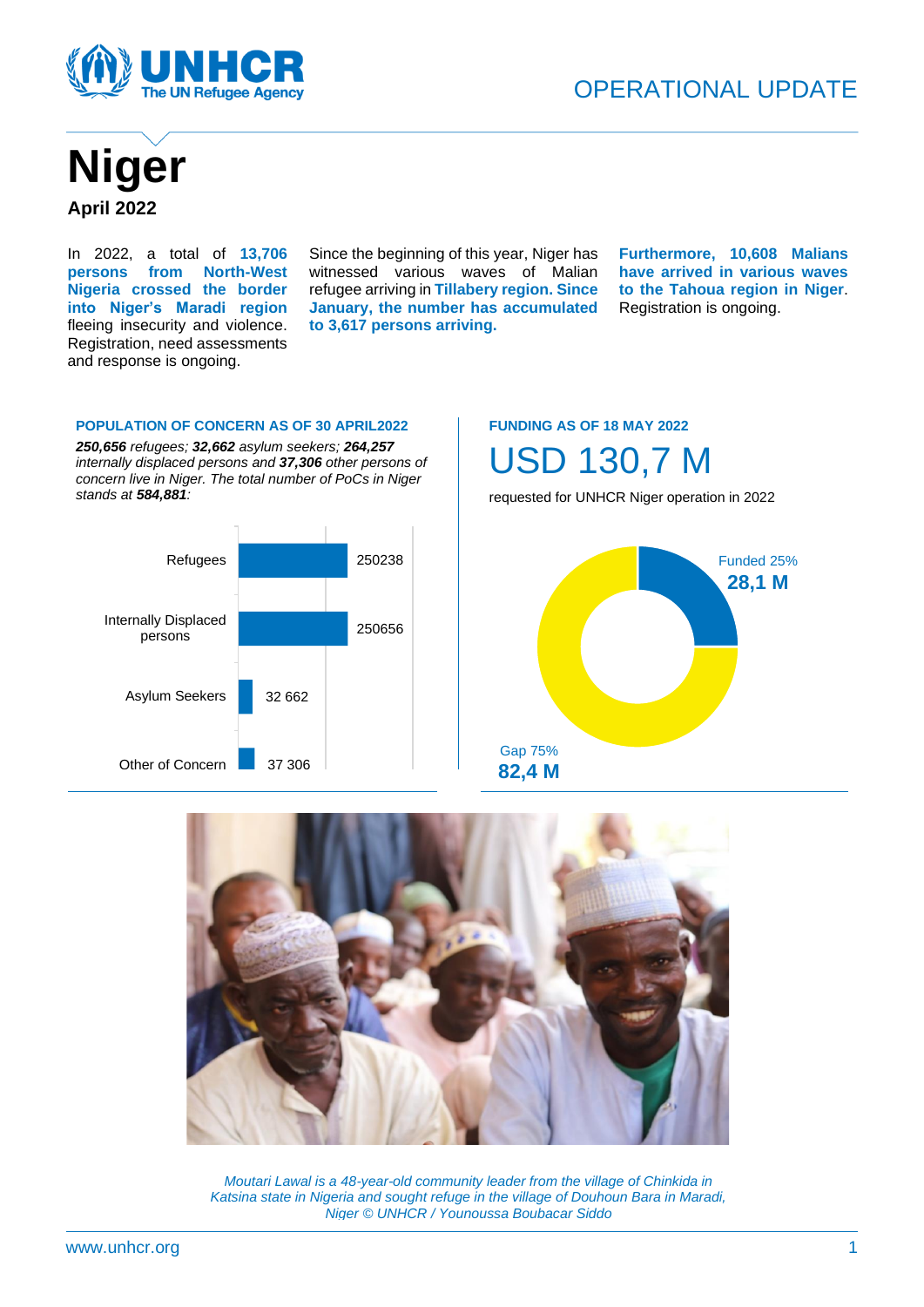

# Operational context

Despite various conflicts in some of its neighbouring countries, **Niger has always kept its borders open and is one of the most welcoming countries in the world**, currently hosting 283,318 refugees and asylum seekers, with 69% coming from Nigeria, 21 % from Mali, 5 % from Burkina Faso, and 5% from other countries. Furthermore, there are more than 300,000 IDPs and Nigerien returnees that have stayed outside the country for more than 10 years and who have recently returned to Niger. UNHCR's work in Niger focuses on the **protection, assistance, and solutions** for persons of concern, with particular attention to women, children and other persons with specific needs guided by a **community-based approach.** UNHCR also supports the Nigerien authorities in the search for **durable solutions** for displaced communities in Niger.

## Background & Key Achievements

## The Central Sahel Situation (Tillaberi & Tahoua regions)

### Tillaberi region

UNHCR and the Government of Niger have developed a **joint strategy to further integrate Malian refugees** (62,077 as of April 2022) into the country and to find alternatives to camps in the Tillabéri region. With the support of development actors, Malian refugees and host communities have access to land, housing, and livelihood opportunities, while national health, education and water infrastructures are being reinforced. To further strengthen **peaceful co-existence between the different populations**, UNHCR aims to bring the populations together through 'common areas', such as village stores, cattle feeding areas, as well as through various mixed community committees.

During the reporting period, UNHCR renewed 319 damaged identity documents for refugees living in Tillabéri region. In addition, UNHCR and its partners provided 7,248 m3 of water to refugees living in the urbanized sites of Abala and Ouallam, with a ratio of 15 liters/person.





*Watermelon production at the Ouallam market garden site / © UNHCR*

In March/April, as part of the support provided by the Peacebuilding Fund (PBF), UNHCR organized various activities on access to justice, peaceful coexistence, and in regard to the prevention of statelessness in Abala and Ayorou. The project aims at providing protection and community security for communities living close to the border, in the northern part of the Tillabéri region. The project involves all communities, civil society organisation, authorities, and includes innovative methods, such as theatre, music, lectures, football matches, and community debates. At the end of these events and meetings, **recommendations on maintaining social cohesion, reducing tensions, and improving cohesion within the community** were formulated.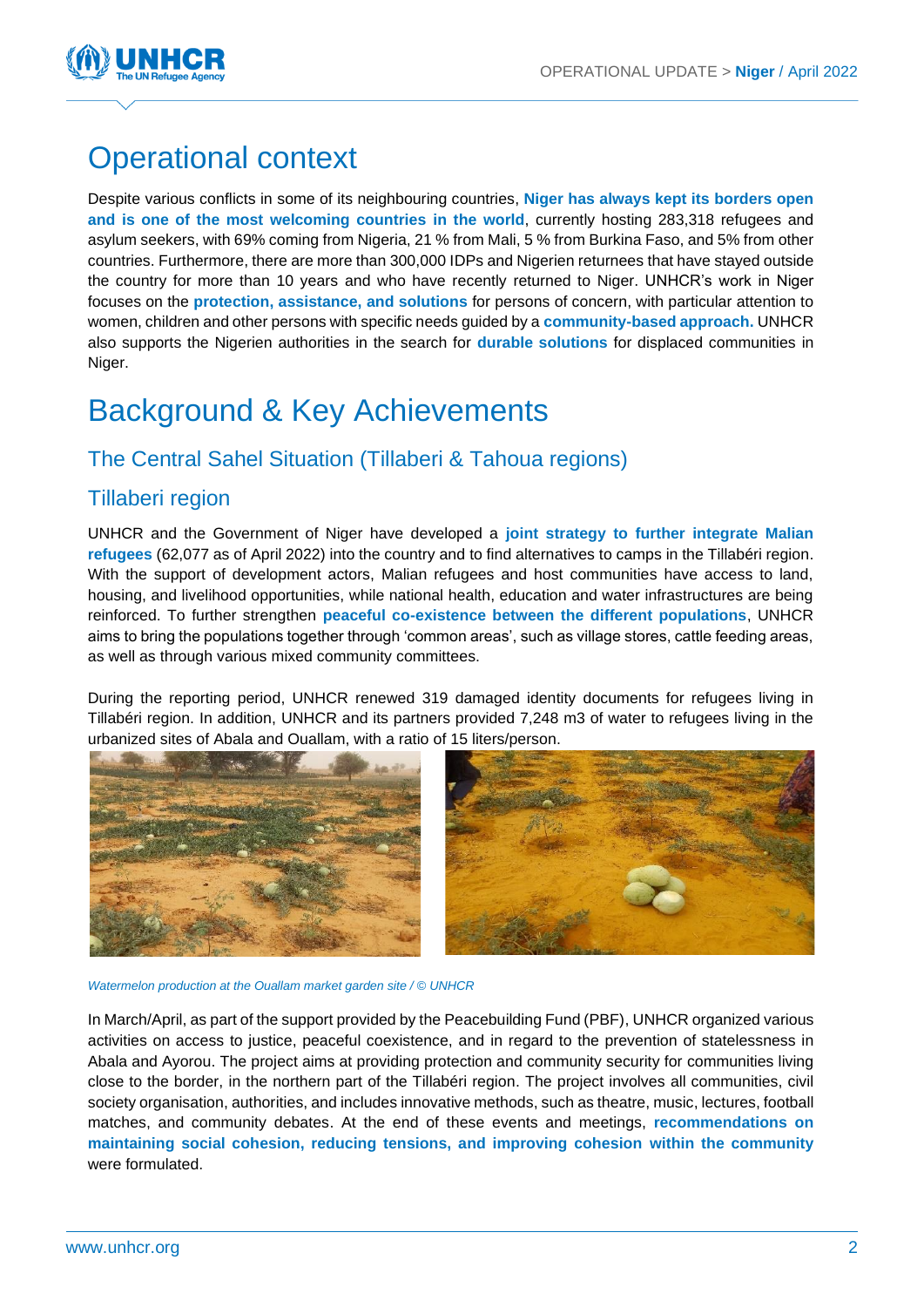

During the reporting period, following violent fighting between the Etat Islamique du Grand Sahara (EIDGS) and the Mouvement pour le Salut de l'Azawad (MSA) in the villages of Ichinana, Azaragane, and Tamalet in the cercle of Andéranboukane in Mali, UNHCR recorded 1,120 households fleeing to Niger, which includes 7,091 Nigerien returnees, 1,827 Malian refugees, 229 former Malian refugees who had benefited from voluntary repatriation, and 1,598 other persons who are still being verified by Nigerien.

## Tahoua region

As of 30 April 2022; the population of the former Refugee Hosting Area (ZAR) accounts to **3,874 refugee households of 20,626 individuals** and have been traced in 26 opportunity villages in the departments of Tillia and Tassara. Besides, the **Ministry of Humanitarian Action has registered 5,559 IDPs households of 40,416 persons** in the same area. Since January**, 10,608 Malians have arrived in various waves in Tahoua region.** Since the closure of the ZAR in June 2021, UNHCR protection teams have conducted remote protection monitoring activities, including the tracking of population movements.



In March/April, a total of 10,608 Malians arrived in Tahoua region since the beginning of the year, mostly in March 2022, and 6,579 Nigerian refugees recently arrived from northern Nigeria. Meanwhile, refugees and host communities have expressed the **need for potable water, health, education, hygiene and sanitation, shelter, and water/food for their livestock.** The population in the region also face food insecurity due to poor harvests, the rise of prices of basic needs items, and due to insecurity.

Protection monitoring session in the Tahoua region / © UNHCR

Consequently, UNHCR has distributed emergency shelter kits consisting of 12 pillars, 33 traditional mats, a roll of wire, a roll of rope, a corrugated iron door, two windows, and 50 tarpaulins to 1,316 households of 9,212 recently arrived Malian refugees in Egarek, Tillia Department.

Lastly, UNHCR supported local authorities in issuing more than 600 supplementary birth certificates for children of mixed communities.

### The Lake Chad Situation (Diffa and Maradi regions)

### Diffa region

To date, there are almost **250,590 forcibly displaced persons residing** in the Diffa region (including **130,023 refugees, 81,464 IDPs, 35,491 returnees and 3,612 asylum seekers**), see map. Many of them have been displaced twice or multiple times already. Most of the persons live in spontaneous settlements or sites or together with the host communities. Sayam Forage, the only actual camp in Diffa, hosts more than **31,392 people**, and is managed by UNHCR.

The refugee population continues to arrive to Sayam Forage camp not only from Nigeria, but also from other reception sites in the Diffa region in search of better humanitarian assistance and security. Indeed, 72 new households of 2 people were received at the camp's transit centre during the second half of march, making **a monthly total of 105 households of 444 individuals**. **31,392 persons** had access to potable water produced by three pumping stations built by UNHCR at the Sayam Forage camp and trough water tracking, with an average consumption of 13,6 liters / person / day.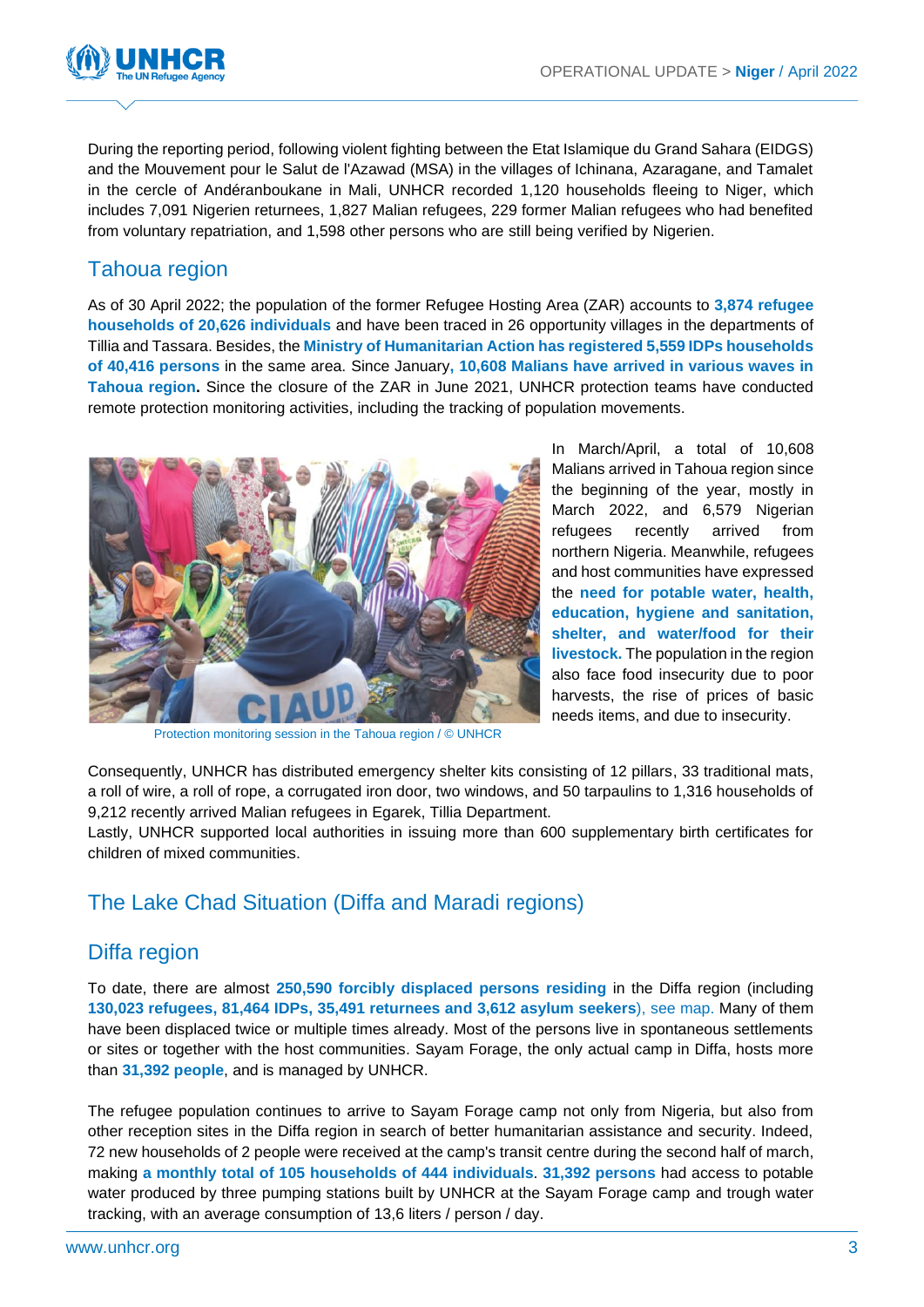

In March, **2,756 refugees received** medical consultations at the Sayam Forage Camp health facility and **14 of them were evacuated** to regional hospital health structures. A total of 215 women have been received for prenatal consolations while 28 births have been assisted at the same health facility.

UNHCR and partners have **identified and referred 333 children at risk of statelessness** at the Sayam Forage refugee camp and **225 at the IDP site of Awaridi** on the outskirts of the city of Diffa. In addition, 200 birth certificates were submitted to the Diffa high court. Finally, 124 births were declared and registered at the declaration centre of Sayam Forage camp. During the month of March 2022, UNHCR renewed 45 altered and/or torn refugee identity documents.40 refugee attestations and five refugee identity cards were printed and issued.

### Maradi region

For more than two years, conflict in northwestern Nigeria **has forced more than 80,000 Nigerians** to flee to the Maradi region in Niger. In addition, repeated intrusions of armed bandits on the Nigerien territory have triggered internal displacement of around 26,000 people. Armed criminal gangs operate regularly on both sides of the border mainly targeting farmers and breeders and conduct kidnapping.

For security reasons, UNHCR has **relocated 3,972 households of 17,713 individuals** far away from their first entry points to safe and to secured villages where protection services are available. Thus, UNHCR has relocated Nigerian refugees to three **"villages of opportunity"**. These include 1,809 households of 7,919 refugees in Chadakori: 1,185 households of 5,434 in Dan Dadji Makaou and 978 households of 4,360 in Garin Kaka. For more stories from Maradi, click [here:](https://twitter.com/UNHCRNiger)



With a small group of other volunteers, Souleymane takes care of a collective vegetable garden in the opportunity village of Chadakori in #Maradi ... "We lack water to irrigate everything, but the few crops that grow help us a lot in difficult times."



**As of 15 April, a total of 1,800 households of approximately 13,706 Nigerian refugees crossed the border from Nigeria to seek refuge in Maradi. 90% of the new arrivals were from Chinhinda in Jibia local government of Katsina State, and a few from Batsari local government of Zamfara State, Nigeria**. These movements were prompted by the withdrawal of the Defense and Security Forces (FDS) from the Chinhinda position, followed by the actions of non-state armed groups (looting, extortion of property, threats, assault, kidnapping, ransom demands, etc.).

In regard to livelihoods, in April, the 'Anfani' group of Chadakori produced and sold 125 mats and the 'Alfourma' group of Garin Kaka produced and sold 127 litres of peanut oil and 7,620 pieces of peanut cake.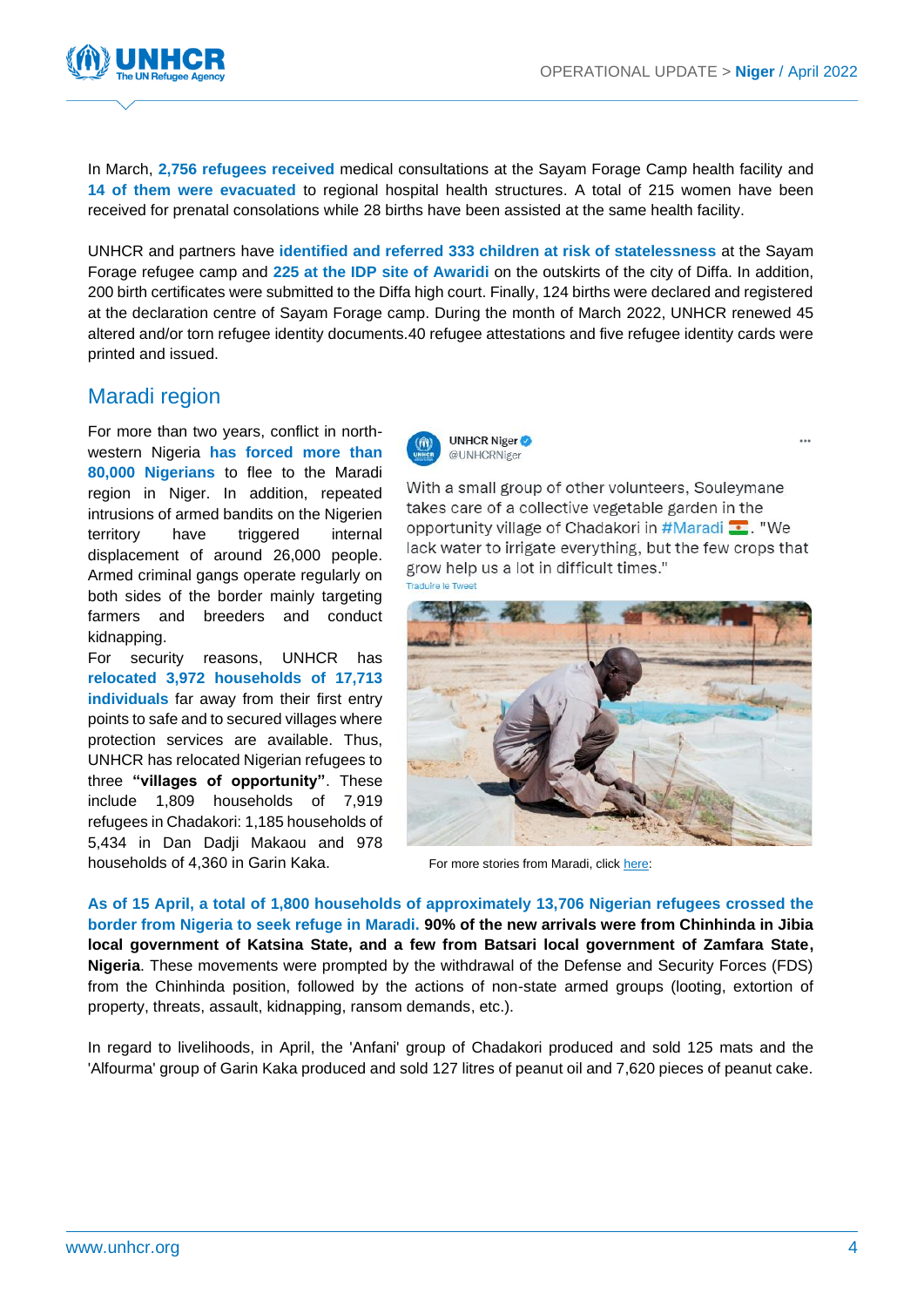



*Despite the trauma experienced in Nigeria, AÏ is smiling again at the 'village of opportunity' in Chadakori, where UNHCR offers assistance and protection / © UNHCR / Photographer: Romain Pichon-Sintes*

### Mixed movements situation (Agadez)

Niger has become a major hub for mixed movements northwards to Libya, Algeria, and the Mediterranean, while at the same time witnessing an increasing number of people fleeing Libya or being deported from Algeria to Niger. **These migratory flows constitute mixed movements, including economic migrants as well as persons in need of international protection.** UNHCR's main objective is to ensure that the latter have access to protection, receive assistance and have access to asylum. Therefore, UNHCR Niger invests in **the structural strengthening of the Nigerien asylum system** and implements **all the needed activities to support and assist beneficiaries in the region.** Moreover, UNHCR assists people under its mandate and aims to find durable solutions, such as **resettlement, local integration, or voluntary return** to the country of origin if the security conditions allow. Complementary legal pathways, such as family reunification, study visa or humanitarian evacuations are also examined.

With the support of IOM, NGO partners and the Government of Niger, UNHCR identifies asylum seekers within the migratory flows and provide them with adequate information and tailored assistance. As of 30<sup>th</sup> April 2022, UNHRC and its partners have identified and biometrically registered **2,534 individuals** in need of international protection. The most vulnerable are currently hosted in **five guesthouses in Agadez** where they benefit from a protection response and assistance, while the others are hosted in the **Humanitarian Centre** built in the outskirt of the city.

**On May 25, a young Sudanese man was killed inside the Agadez Humanitarian Centre during scuffles between a group of refugees and police officers. This tragic event, which deeply affects the UNHCR teams, occurred in the early morning.** Gendarmerie officers were violently attacked by refugees at the Humanitarian Centre as they came to identify and arrest a Sudanese refugee wanted for killing the livestock of a local farmer. The group of individuals opposed the arrest of the young man by throwing stones at the gendarmerie vehicle and its occupants. The latter, surrounded, were forced to fire warning shots to disperse the crowd.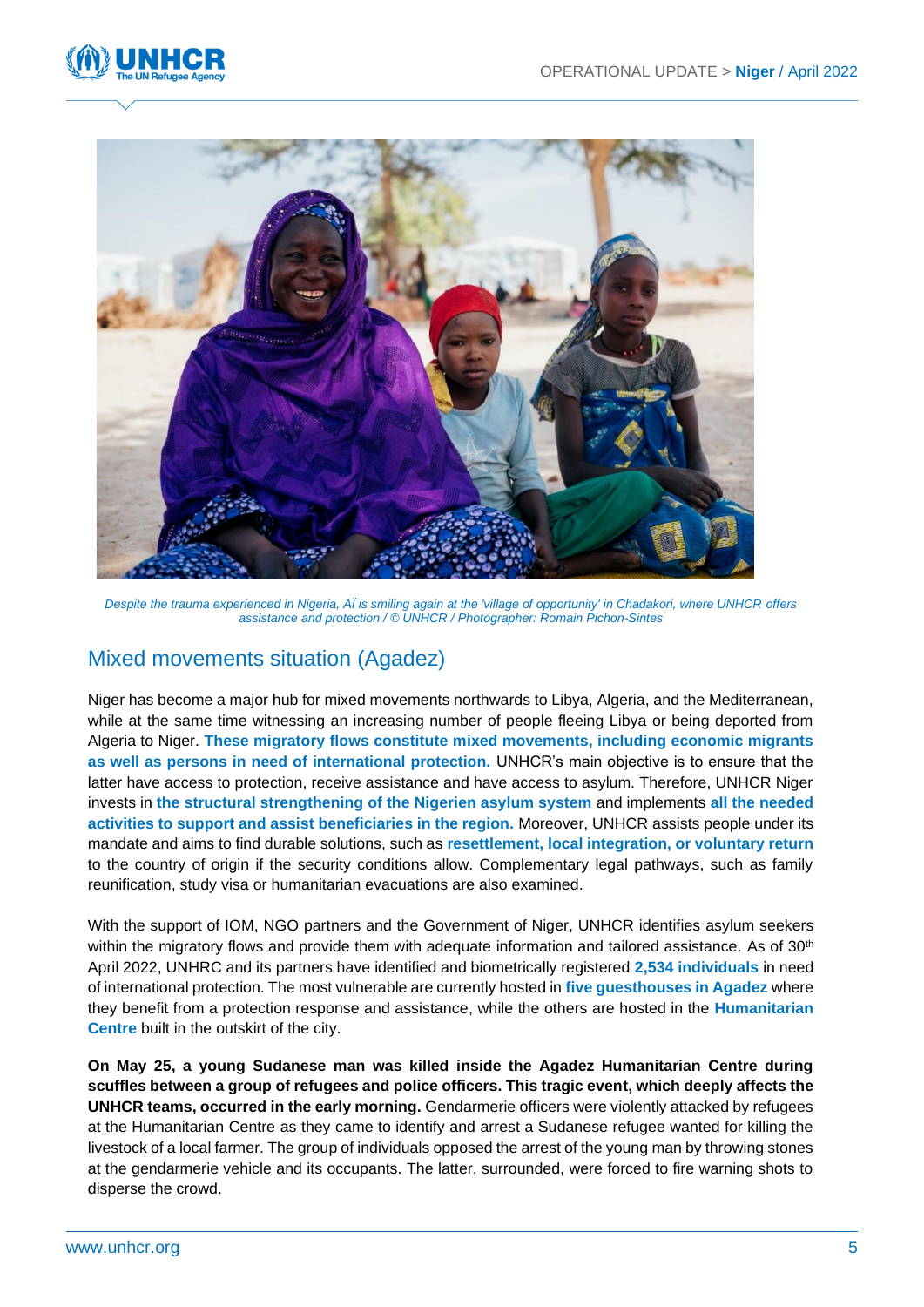

Once the gendarmes had withdrawn, the demonstrators moved towards the permanent security post at the entrance to the Centre and stormed it with stones. The fifteen or so elements of the security forces felt threatened and used tear gas. A group of individuals then set fire to the security forces tarpaulin roof and the office of a partner working on the site. The young man who died during the scuffle is not the man who was wanted by the police. An investigation is underway, the findings of which will determine the cause of death.

In March and April, UNHCR and its partner APBE conducted 59 awareness-raising sessions reaching 892 individuals on peaceful coexistence, personal and environmental hygiene, community coexistence within the Humanitarian Center, and on Covid-19. UNHCR and COOPI also organized 99 **recreational and cultural activities** (music, dance, card games, checkers, volleyball, soccer, gymnastics, etc.). These activities reached 1,837 people. In addition, INTERSOS provided psycho-social support to **3,537 individuals** including 2,300 boys and 1,273 girls **through 61 psychosocial sessions.**

UNHCR has provided first and secondary health care to all refugees and asylum seekers hosted in Agadez through the partnership with APBE. In March 2022, APBE conducted 2,689 medical consultations; 88% of those consulted were refugees, among which 91 serious cases were referred to the regional hospital and 19 to the mother and Child Health Center of Agadez. APBE also provides **reproductive health services and malnutrition management services for children**.

Emergency Transit Mechanism (ETM)

### **Hamdallaye**

As of 31st March 2022, **4,701 persons have been resettled from Niger to third countries** through the **Emergency Transit Mechanism (ETM)**; these include 3,334 evacuees from Libya and 1,367 refugees registered in Niger. Among the **3,710 persons evacuated from Libya** to Niger since November 2017, **461 evacuees** are still in Niamey including 86 refugees pending departures and 167 interviews/decisions pending by third countries.

UNHCR's partner, APBE, **received 499 individuals for consultations in Hamdallaye and in the guest houses in Niamey**. 396 medical prescriptions, 61 examination forms and 15 consultation forms were issued. Of these cases, eight were hospitalized and 57 were treated in the guest houses.

### Urban refugees and asylum seekers (Niamey)

As of 31st March 2022, Niamey hosts a total of **4,377 refugees and 425 asylum-seekers**. 91% (3,986) of refugees in Niamey are from Mali. Under Nigerien law, Malians who are victims of the armed conflict in northern Mali are **recognized on a prima facie basis** while other nationalities undergo the regular governmental procedure of refugee status determination (RSD).

The urban setting of Niamey prompted UNHCR to bring together the partners involved in the implementation of interventions aimed at the protection and assistance of urban refugees and asylum seekers in one physical structure, called the **Guichet Unique** (**One-Stop-Shop)**. The latter has the advantage of reducing costs and allows for an integrated approach, as well as better coordination of the interventions of the different partners. At the same time, UNHCR and partners regularly conduct home visits and monitors the well-being of beneficiaries in the five communes of Niamey.

UNHCR manages several temporary housing facilities in cooperation with implementing partners organizations to ensure adequate protection for persons with specific vulnerabilities. To ensure inclusivity and accountability, UNHCR and the Government of Niger regularly cooperates and **supports the Central Refugee Committee of Niamey**, comprised of refugee leaders from various communities.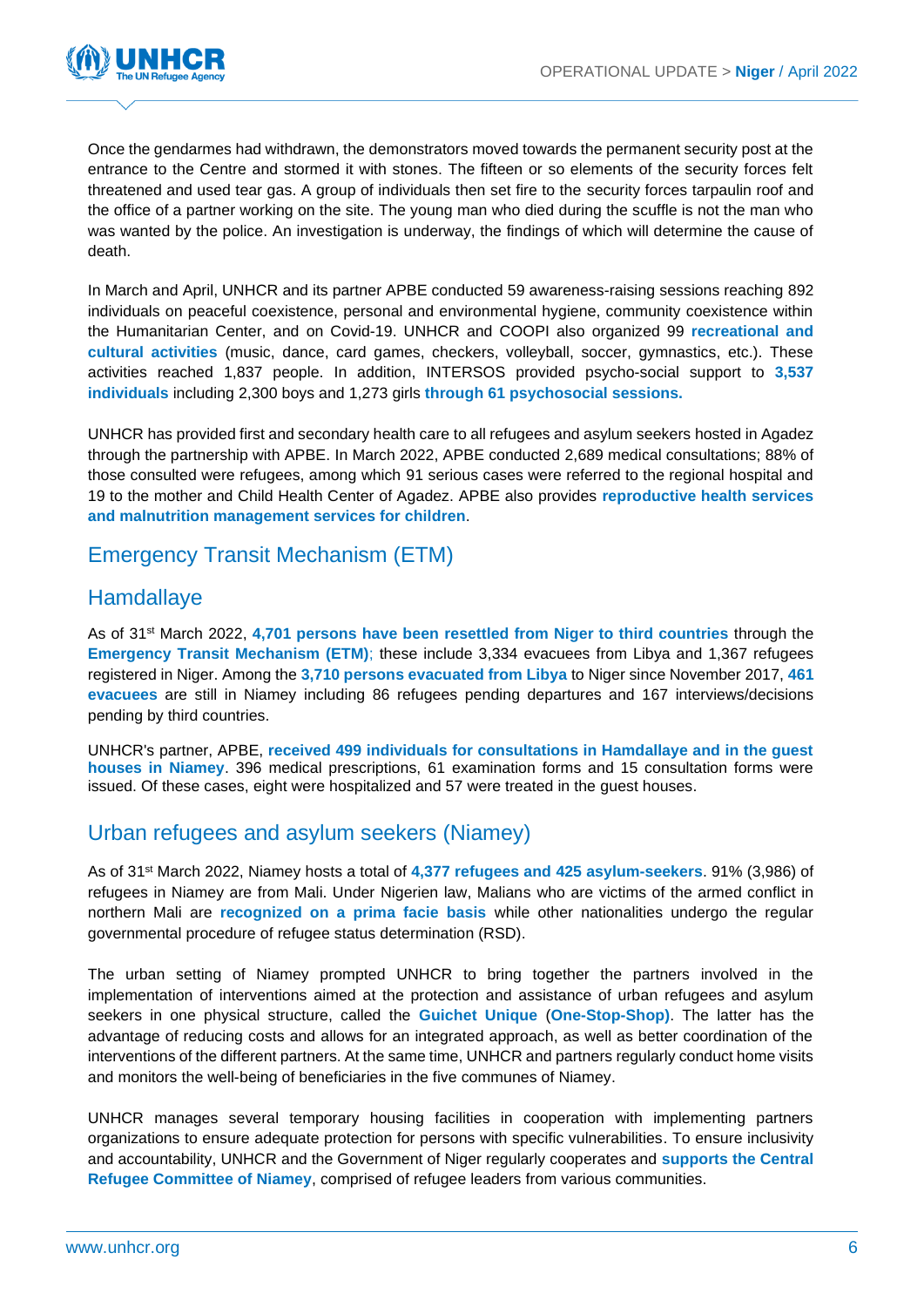$\ddotsc$ 



**44 complaints were received through the Niamey one-stop-shop hotline**, including 209 complaints from Niamey, 11 from Agadez, and 2 from Ouallam. Most of the complaints are related to taking appointments for the reimbursement of prescriptions and medical acts, requesting information on the asylum application procedure, following up on applications for food assistance and shelter, and following up on applications for income-generating activities, among others.

## Working in partnership

**UNHCR is leading the Protection Cluster in Niger**, which – together with all Protection partners – steers and coordinates the protection actors' interventions, to ensure a coherent protection response in the country. The Cluster also shares information amongst all relevant partners, bridges identified gaps, and ensures the strategic direction of the Humanitarian Response Plan (HRP).

UNHCR interventions aim to move towards economic integration and social inclusion of displaced communities. This approach is fully endorsed by the Government of Niger and is aligned with the **Global Compact for Refugee (GCR) and the Humanitarian-Development Nexus** and is at the core of the joint GoN and **UNHCR's out of camp vision**. UNHCR aims at strengthening relationships with **private sector actors as they are a crucial actor for boosting economic growth** and job creation; as well as at engaging with donors, national and international non-governmental organizations, academia, and the media. The office also works with other government bodies, national and international implementing and operational partners. Lastly, UNHCR Niger works closely with the National Commission for Eligibility (CNE) to ensure adequate international protection and delivery of multisectoral assistance to its persons of concern. For more stories on recent high-level missions, clic[k here:](https://twitter.com/UNHCRNiger)



Pleased to welcome **Confirman** Foreign Minister @ABaerbock to #Ouallam where she met with **@Refugees from #Mali and Nigeriens who are** impacted by #climatechange yet who also contribute to #climateaction by cultivating land, harvesting vegetables, and ensuring peaceful co-existence.



#### **Special thanks to donors who contributed to UNHCR Niger operation in 2022**

African Development Bank Group | Austria | CERF | Education Cannot Wait | European Union | Germany | Italy | Luxembourg | Monaco | Spain | Sweden | United States of America | UN Peacebuilding Fund | UN Programme on HIV/AIDS | Private donors

#### **And thanks to donors who gave flexible funding to UNHCR globally in 2022**

Sweden | Norway | Netherlands | Denmark | Germany | Switzerland | Belgium | Ireland| Algeria | Armenia | Bulgaria | Canada | Estonia | Finland | Iceland | Liechtenstein | Lithuania | Luxembourg | Monaco | Montenegro | Peru | Qatar | Republic of Korea | Saudi Arabia | Singapore | Thailand | Turkey | Uruguay | Private donors

### **Contact:**

• Ms. Bettina Schulte, External Relations Officer, [schulte@unhcr.org,](mailto:schulte@unhcr.org) Tel: +227 82 80 39 04

#### **[LINKS: UNHCR Niger Operation Page](https://data.unhcr.org/fr/documents/details/93589) - [Twitter](https://twitter.com/unhcrniger?lang=fr)**